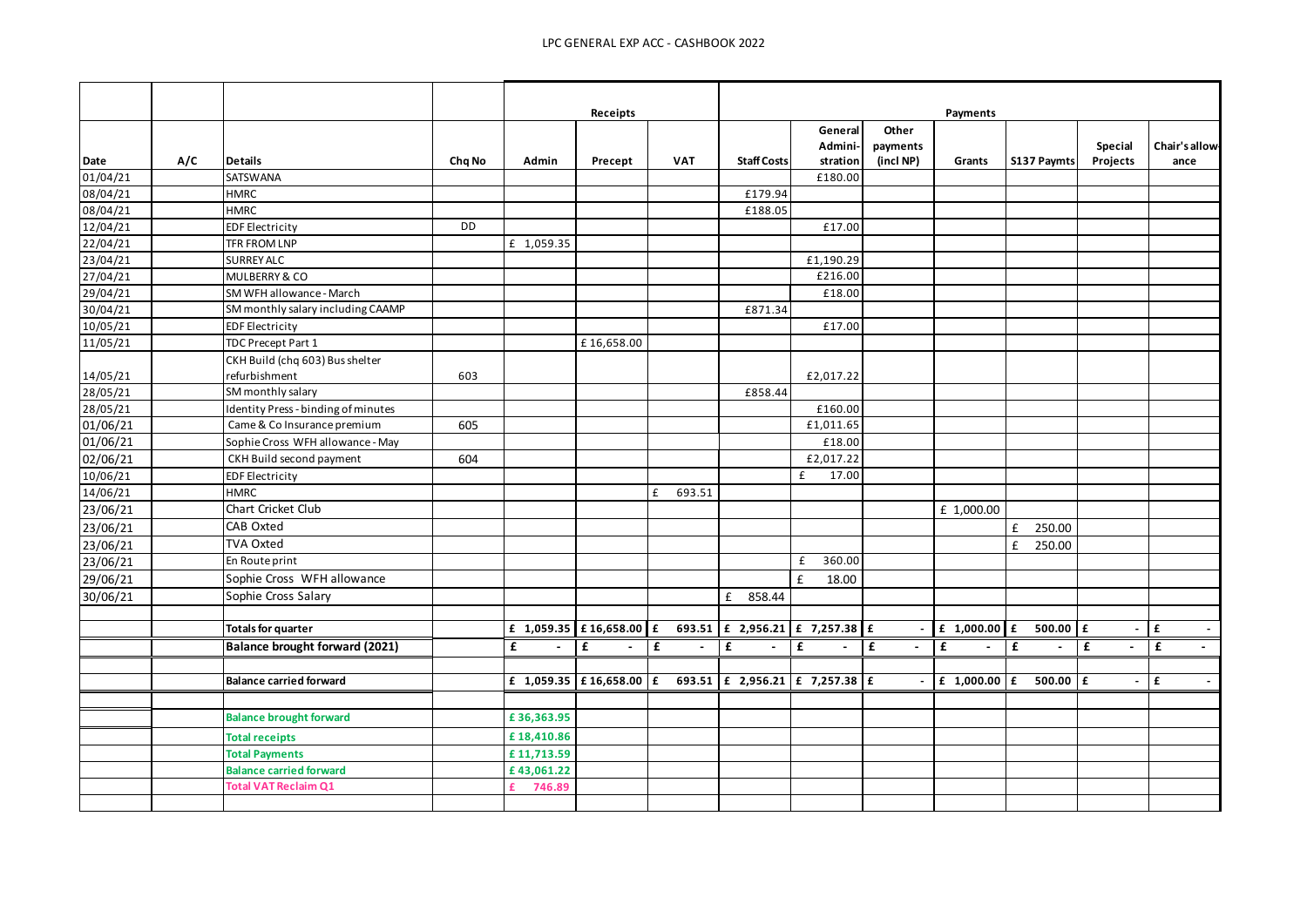|            |                                         |                  |            | Receipts                   |            |                               |                  |                                | Payments    |                       |                     |                      |
|------------|-----------------------------------------|------------------|------------|----------------------------|------------|-------------------------------|------------------|--------------------------------|-------------|-----------------------|---------------------|----------------------|
| Date       | <b>Bank Details</b>                     | Chq<br><b>No</b> | Admin      | Precept                    | <b>VAT</b> | <b>Staff Costs</b>            | General<br>Admin | Other<br>payments<br>(incl NP) | Grants      | <b>S137</b><br>Paymts | Special<br>Projects | Chair's<br>allowance |
| 12/07/2021 | EDF energy                              |                  |            |                            |            |                               | £23.00           |                                |             |                       |                     |                      |
| 21/07/2021 | HMRC Month 1                            |                  |            |                            |            | £143.62                       |                  |                                |             |                       |                     |                      |
| 21/07/2021 | HMRC Month 2                            |                  |            |                            |            | £135.18                       |                  |                                |             |                       |                     |                      |
| 21/07/2021 | HMRC Month 3                            |                  |            |                            |            | £135.18                       |                  |                                |             |                       |                     |                      |
| 29/07/2021 | Sophie Martin (Sophie Cross) WFH        |                  |            |                            |            |                               | £18.00           |                                |             |                       |                     |                      |
| 30/07/2021 | Sophie Martin (Sophie Cross) Salary     |                  |            |                            |            | £858.44                       |                  |                                |             |                       |                     |                      |
| 06/08/2021 | CKH Build Ltd. Parish Office Refurb     |                  |            |                            |            |                               | £972.00          |                                |             |                       |                     |                      |
| 10/08/2021 | <b>EDF</b> energy                       |                  |            |                            |            |                               | £23.00           |                                |             |                       |                     |                      |
| 31/08/2021 | Sophie Martin (Sophie Cross) WFH        |                  |            |                            |            |                               | £18.00           |                                |             |                       |                     |                      |
| 31/08/2021 | Sophie Martin (Sophie Cross) Salary     |                  |            |                            |            | £858.44                       |                  |                                |             |                       |                     |                      |
| 10/09/2021 | EDF energy                              |                  |            |                            |            |                               | £23.00           |                                |             |                       |                     |                      |
| 16/09/21   | ICO GDPR                                |                  |            |                            |            |                               | £35.00           |                                |             |                       |                     |                      |
| 17/09/2021 | Mulberry & Co Ltd                       |                  |            |                            |            |                               | £42.00           |                                |             |                       |                     |                      |
| 17/09/2021 | PKF Littlejohn Ltd                      |                  |            |                            |            |                               | £360.00          |                                |             |                       |                     |                      |
| 20/09/21   | Open Spaces                             |                  |            |                            |            |                               | £45.00           |                                |             |                       |                     |                      |
| 30/09/2021 | Sophie Martin (Sophie Cross) WFH        |                  |            |                            |            |                               | £18.00           |                                |             |                       |                     |                      |
| 30/09/2021 | Sophie Martin (Sophie Cross) Salary     |                  |            |                            |            | £858.44                       |                  |                                |             |                       |                     |                      |
|            |                                         |                  |            |                            |            |                               |                  |                                |             |                       |                     |                      |
|            |                                         |                  |            |                            |            |                               |                  |                                |             |                       |                     |                      |
|            |                                         |                  |            |                            |            |                               |                  |                                |             |                       |                     |                      |
|            |                                         |                  |            |                            |            |                               |                  |                                |             |                       |                     |                      |
|            |                                         |                  |            |                            |            |                               |                  |                                |             |                       |                     |                      |
|            |                                         |                  |            |                            |            |                               |                  |                                |             |                       |                     |                      |
|            |                                         |                  |            |                            |            |                               |                  |                                |             |                       |                     |                      |
|            |                                         |                  |            |                            |            |                               |                  |                                |             |                       |                     |                      |
|            |                                         |                  |            |                            |            |                               |                  |                                |             |                       |                     |                      |
|            |                                         |                  |            |                            |            |                               |                  |                                |             |                       |                     |                      |
|            |                                         |                  |            |                            |            |                               |                  |                                |             |                       |                     |                      |
|            |                                         |                  |            |                            |            |                               |                  |                                |             |                       |                     |                      |
|            |                                         |                  |            |                            |            |                               |                  |                                |             |                       |                     |                      |
|            | Totals for Jul to Sept                  |                  | £0.00      | £0.00                      |            | £0.00 £2,989.30               | £1,577.00        | £0.00                          | £0.00       | £0.00                 | £0.00               | £0.00                |
|            | Balance brought forward (April to June) |                  | £          | 1,059.35 $f$ 16,658.00 $f$ |            | 693.51 £2,956.21 £ 7,257.38 £ |                  | $\overline{\phantom{a}}$       | £1,000.00 £ | $500.00$ $E$          | $\sim$              | Ι£<br>$\sim$         |
|            |                                         |                  |            |                            |            |                               |                  |                                |             |                       |                     |                      |
|            | <b>Balance carried forward</b>          |                  | £1,059.35  | £16,658.00                 |            | £693.51 £5,945.51             | £8,834.38        | £0.00                          | £1,000.00   | £500.00               | £0.00               | £0.00                |
|            |                                         |                  |            |                            |            |                               |                  |                                |             |                       |                     |                      |
|            | <b>Balance brought forward</b>          |                  | £43,061.22 |                            |            |                               |                  |                                |             |                       |                     |                      |
|            | <b>Total receipts</b>                   |                  | £0.00      |                            |            |                               |                  |                                |             |                       |                     |                      |
|            | <b>Total Payments</b>                   |                  | £4,566.30  |                            |            |                               |                  |                                |             |                       |                     |                      |
|            | <b>Balance Carried Forward</b>          |                  | £38,494.92 |                            |            |                               |                  |                                |             |                       |                     |                      |
|            |                                         |                  |            |                            |            |                               |                  |                                |             |                       |                     |                      |
|            | <b>Total VAT reclaim Q2</b>             |                  | £240.49    |                            |            |                               |                  |                                |             |                       |                     |                      |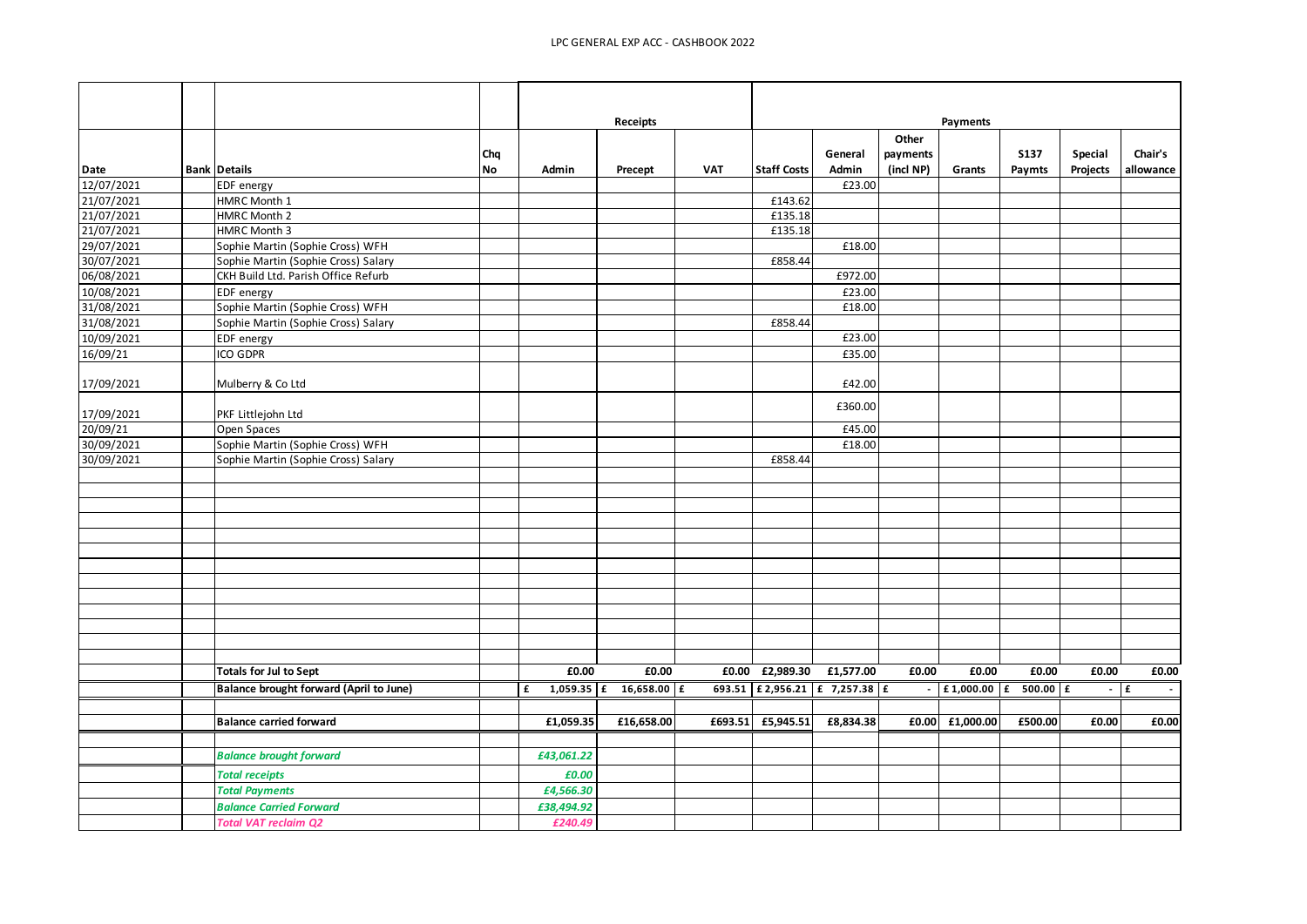|                      |      |                                                           |                  |               | <b>Receipts</b>          |                        |                    |                                                       |               | Payments                 |             |                     |                      |           |     | <b>VAT transactions</b>           |                     |                    |
|----------------------|------|-----------------------------------------------------------|------------------|---------------|--------------------------|------------------------|--------------------|-------------------------------------------------------|---------------|--------------------------|-------------|---------------------|----------------------|-----------|-----|-----------------------------------|---------------------|--------------------|
| Date                 | Cost | <b>Centr Details</b>                                      | Chq<br><b>No</b> | Admin         | Precept                  | VAT                    | <b>Staff Costs</b> | General Admin payments (incl                          | Other         | Grants                   | S137 Paymts | Special<br>Projects | Chair's<br>allowance |           | C&E | VAT input Repayment Supplier Name | <b>Supplier VAT</b> | ref Supplier INV # |
| 04/10/21             |      | CKH build - parish office and bus shelters                |                  |               |                          |                        |                    | £1,350.00                                             |               |                          |             |                     |                      | £ 225.00  |     | CKH BUILD                         | 204378326           |                    |
| 10/10/21             |      | EDF                                                       |                  |               |                          |                        |                    | £23.00                                                |               |                          |             |                     |                      | £<br>3.83 |     | <b>EDF Energy</b>                 | 523041202           |                    |
|                      |      |                                                           |                  |               |                          |                        |                    |                                                       |               |                          |             |                     |                      |           |     |                                   |                     |                    |
| 15/10/21             |      | TSO Host                                                  |                  |               |                          |                        |                    | £84.00                                                |               |                          |             |                     |                      | £ 14.00   |     | TSO Host /                        | 182147021           |                    |
| 15/10/21             |      | Sophie Cross - additional hours - Newsletter (June)       |                  |               |                          |                        | 97.75              |                                                       |               |                          |             |                     |                      |           |     | Paragon                           |                     |                    |
| 18/10/21             |      | Mark Wilson CAAMP expenses                                |                  |               |                          |                        |                    | £32.00                                                |               |                          |             |                     |                      |           |     |                                   |                     |                    |
|                      |      | HMRC Month 4                                              |                  |               |                          |                        | 135.18             |                                                       |               |                          |             |                     |                      |           |     |                                   |                     |                    |
| 21/10/21             |      | HMRC Month 5                                              |                  |               |                          |                        |                    |                                                       |               |                          |             |                     |                      |           |     |                                   |                     |                    |
| 21/10/21             |      |                                                           |                  |               |                          |                        | 135.18             |                                                       |               |                          |             |                     |                      |           |     |                                   |                     |                    |
| 29/10/21             |      | Sophie Cross WFH                                          |                  |               |                          |                        |                    | 18.00                                                 |               |                          |             |                     |                      |           |     |                                   |                     |                    |
| 29/10/21<br>30/10/21 |      | 004<br>Sophie Cross Salary                                |                  |               | £ 16,658.00              |                        | 858.44             |                                                       |               |                          |             |                     |                      |           |     |                                   |                     |                    |
| 04/11/21             |      | HMRC VAT return                                           |                  |               |                          | £ 1,726.16             |                    |                                                       |               |                          |             |                     |                      |           |     |                                   |                     |                    |
|                      |      | <b>EDF</b>                                                |                  |               |                          |                        |                    |                                                       |               |                          |             |                     |                      |           |     |                                   |                     |                    |
| 10/11/21             |      |                                                           |                  |               |                          |                        |                    | £23.00                                                |               |                          |             |                     |                      | £ 3.83    |     | <b>EDF Energy</b>                 | 523041202           |                    |
|                      |      |                                                           |                  |               |                          |                        |                    |                                                       |               |                          |             |                     |                      |           |     | Morrisons /                       |                     |                    |
|                      |      | Robert (Bob) Harvey (plants)                              |                  |               |                          |                        |                    | £28.99                                                |               |                          |             |                     |                      |           |     | Knights                           |                     |                    |
|                      |      |                                                           |                  |               |                          |                        |                    |                                                       |               |                          |             |                     |                      |           |     | Garden                            | 343475355 /         |                    |
| 12/11/21             |      |                                                           |                  |               |                          |                        |                    |                                                       |               |                          |             |                     |                      | £ 4.83    |     | Centres LTd                       | 790895865           |                    |
|                      |      |                                                           |                  |               |                          |                        |                    |                                                       |               |                          |             |                     |                      |           |     | Royal Mail PO                     |                     |                    |
| 12/11/21             |      | Royal Mail PO Box                                         |                  |               |                          |                        |                    | £283.50                                               |               |                          |             |                     |                      | £47.25    |     | Box                               | 243170002           |                    |
| 16/11/21             |      | Royal British Legion                                      | 607              |               |                          |                        |                    |                                                       |               |                          | £25.00      |                     |                      |           |     |                                   |                     |                    |
| 19/11/21             |      | HMRC Month 6                                              |                  |               |                          |                        | 135.18             |                                                       |               |                          |             |                     |                      |           |     |                                   |                     |                    |
| 23/11/21             |      | St Peters Church (Parade Christmas Tree)                  |                  |               |                          |                        |                    |                                                       |               |                          | £45.00      |                     |                      | £0.00     |     |                                   |                     |                    |
| 26/11/21             |      | <b>SCC</b>                                                | 606              |               |                          |                        |                    | £9,600.00                                             |               |                          |             |                     |                      | £1,600.00 |     | SCC                               |                     |                    |
| 29/11/21             |      | Sophie Cross WFH                                          |                  |               |                          |                        |                    | 18.00                                                 |               |                          |             |                     |                      |           |     |                                   |                     |                    |
| 30/11/21             |      | Sophie Cross Salary                                       |                  |               |                          |                        | 858.44             |                                                       |               |                          |             |                     |                      |           |     |                                   |                     |                    |
| 10/12/21             |      | <b>EDF</b>                                                |                  |               |                          |                        |                    | £23.00                                                |               |                          |             |                     |                      | 3.83<br>f |     | <b>EDF Energy</b>                 | 523041202           |                    |
| 17/12/21             |      | Northdowns Nursery                                        |                  |               |                          |                        |                    | £72.00                                                |               |                          |             |                     |                      |           |     |                                   |                     |                    |
| 17/12/21             |      | Northdowns Nursery                                        |                  | 72.00         |                          |                        |                    |                                                       |               |                          |             |                     |                      |           |     |                                   |                     |                    |
|                      |      | Glasdon UK Ltd (grit boxes & spreader)                    |                  |               |                          |                        |                    | £842.28                                               |               |                          |             |                     |                      |           |     | Glasdon UK                        |                     |                    |
| 17/12/21             |      |                                                           |                  |               |                          |                        |                    |                                                       |               |                          |             |                     |                      | £ 140.38  |     | Ltd                               | 155847044           |                    |
| 17/12/21             |      | Charlie Hayward - 2021 mowing in the village              |                  |               |                          |                        |                    | £490.00                                               |               |                          |             |                     |                      |           |     |                                   |                     |                    |
| .7/12/21             |      | TVA room hire                                             |                  |               |                          |                        |                    | £20.00                                                |               |                          |             |                     |                      |           |     |                                   |                     |                    |
| 7/12/21              |      | Sophie Cross - reimbursement Xmas lights batteries        |                  |               |                          |                        |                    | £42.29                                                |               |                          |             |                     |                      |           |     |                                   |                     |                    |
| .7/12/21             |      | En Route Print - Newsletter                               |                  |               |                          |                        |                    | £383.00                                               |               |                          |             |                     |                      |           |     |                                   |                     |                    |
| 7/12/21              |      | En Route Print - Light Up Limpsfield                      |                  |               |                          |                        |                    | £46.00                                                |               |                          |             |                     |                      |           |     |                                   |                     |                    |
| !9/12/21             |      | Sophie Cross WFH                                          |                  |               |                          |                        |                    | 18.00                                                 |               |                          |             |                     |                      |           |     |                                   |                     |                    |
| 30/12/21             |      | Sophie Cross Salary - with payrise backdated to September |                  |               |                          |                        | 989.78             |                                                       |               |                          |             |                     |                      |           |     |                                   |                     |                    |
|                      |      |                                                           |                  |               |                          |                        |                    |                                                       |               |                          | 70.00       |                     |                      | £2,042.95 |     |                                   |                     |                    |
|                      |      | <b>Totals for Oct - Dec</b>                               |                  | £             |                          |                        |                    | 72.00 £ 16,658.00 £ 1,726.16 £ 3,209.95 £ 13,397.06 £ | $ \mathbf{f}$ | $\sim$                   | £           |                     | $-$ 1 £              |           |     |                                   |                     |                    |
|                      |      | Balance brought forward (July to Sept)                    |                  |               | £ 1,059.35 £ 16,658.00 £ | 693.51 f               | $5,945.51$ £       | 8,834.38 £                                            | $-$ If        | $1,000.00$ £             | $500.00$ £  |                     | $-1f$                | £ 987.38  |     |                                   |                     |                    |
|                      |      |                                                           |                  |               |                          |                        |                    |                                                       |               |                          |             |                     |                      |           |     |                                   |                     |                    |
|                      |      | <b>Balance carried forward</b>                            |                  | 1,131.35<br>£ |                          | £ 33,316.00 £ 2,419.67 | 9,155.46<br>£      | £ 22,231.44 £                                         | $\sim$        | 1,000.00<br>$\mathbf{f}$ | 570.00      |                     | $-$ If               | £3,030.33 |     |                                   |                     |                    |
|                      |      |                                                           |                  |               |                          |                        |                    |                                                       |               |                          |             |                     |                      |           |     |                                   |                     |                    |
|                      |      | <b>Balance brought forward</b>                            |                  | £ 38,494.92   |                          |                        |                    |                                                       |               |                          |             |                     |                      |           |     |                                   |                     |                    |
|                      |      | <b>Total receipts</b>                                     |                  | £ 18,456.16   |                          |                        |                    |                                                       |               |                          |             |                     |                      |           |     |                                   |                     |                    |
|                      |      | <b>Total Payments</b>                                     |                  | £ 16,677.01   |                          |                        |                    |                                                       |               |                          |             |                     |                      |           |     |                                   |                     |                    |
|                      |      | <b>Balance carried forward</b>                            |                  | £ 40,274.07   |                          |                        |                    |                                                       |               |                          |             |                     |                      |           |     |                                   |                     |                    |
|                      |      | Pending due to return of payment to Northdown             |                  |               |                          |                        |                    |                                                       |               |                          |             |                     |                      |           |     |                                   |                     |                    |
|                      |      | Nursery                                                   |                  | 72.00         |                          |                        |                    |                                                       |               |                          |             |                     |                      |           |     |                                   |                     |                    |
|                      |      | Total Balance of account 31/12/2021                       |                  | £ 40,346.07   |                          |                        |                    |                                                       |               |                          |             |                     |                      |           |     |                                   |                     |                    |
|                      |      |                                                           |                  |               |                          |                        |                    |                                                       |               |                          |             |                     |                      |           |     |                                   |                     |                    |
|                      |      | VAT Claim Q3                                              |                  | 2,042.95<br>f |                          |                        |                    |                                                       |               |                          |             |                     |                      |           |     |                                   |                     |                    |
|                      |      |                                                           |                  |               |                          |                        |                    |                                                       |               |                          |             |                     |                      |           |     |                                   |                     |                    |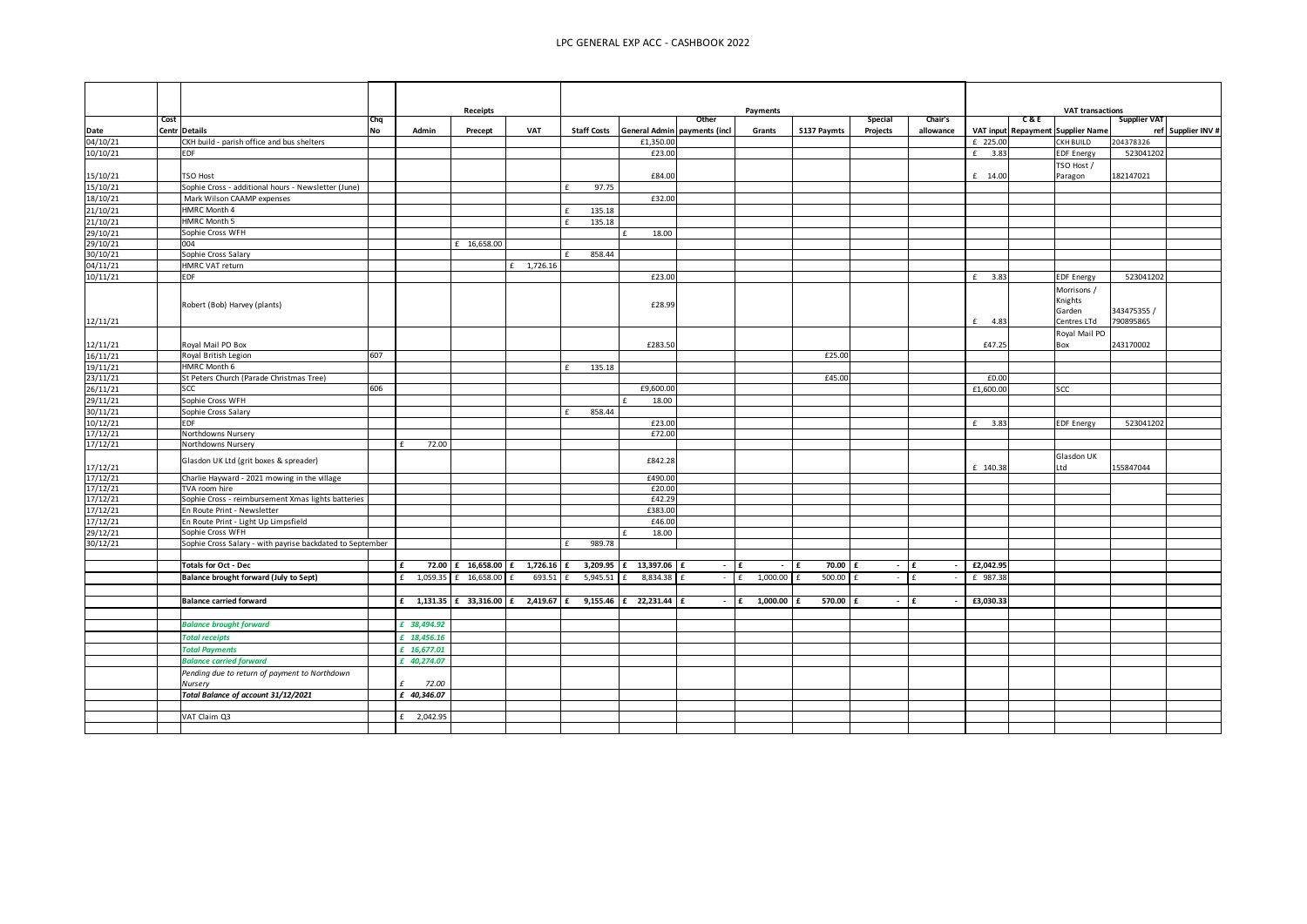|                      |      |                                                                              |        |                                         | Receipts                                                                                          |                                                                                                                                                                                                                                             |                    |                                  | Payments                       |                                   |                              |                     | <b>VAT transactions</b> |                                |     |                           |                        |                     |
|----------------------|------|------------------------------------------------------------------------------|--------|-----------------------------------------|---------------------------------------------------------------------------------------------------|---------------------------------------------------------------------------------------------------------------------------------------------------------------------------------------------------------------------------------------------|--------------------|----------------------------------|--------------------------------|-----------------------------------|------------------------------|---------------------|-------------------------|--------------------------------|-----|---------------------------|------------------------|---------------------|
| Date                 | Bank | <b>Details</b>                                                               | Chq No | Admin                                   | Precept                                                                                           | <b>VAT</b>                                                                                                                                                                                                                                  | <b>Staff Costs</b> | General<br>Admin                 | Other<br>payments<br>(incl NP) | Grants                            | <b>S137</b><br>Paymts        | Special<br>Projects | Chair's<br>allowance    | <b>VATinput</b>                | C&E | Repayment   Supplier Name | <b>Supplier VATref</b> | <b>Supplier INV</b> |
|                      |      |                                                                              |        |                                         |                                                                                                   |                                                                                                                                                                                                                                             |                    |                                  |                                |                                   |                              |                     |                         |                                |     |                           |                        |                     |
|                      |      | Northdowns Nursery - Xmas tree                                               |        |                                         |                                                                                                   |                                                                                                                                                                                                                                             |                    |                                  |                                |                                   |                              |                     |                         |                                |     | Northdowns                |                        |                     |
| 07/01/22             |      | (REPAYMENT due to destination account<br>error)                              |        |                                         |                                                                                                   |                                                                                                                                                                                                                                             |                    | £72.00                           |                                |                                   |                              |                     |                         | 12.00<br>$\epsilon$            |     | Nursery                   | 680224158              |                     |
| 17/01/22             |      | <b>EDF Electricity</b>                                                       |        |                                         |                                                                                                   |                                                                                                                                                                                                                                             |                    | £23.00                           |                                |                                   |                              |                     |                         | £<br>3.83                      |     | <b>EDF</b> Energy         | 523041202              |                     |
|                      |      | Sophie Cross reimbursement for Parish                                        |        |                                         |                                                                                                   |                                                                                                                                                                                                                                             |                    |                                  |                                |                                   |                              |                     |                         |                                |     |                           |                        |                     |
| 19/01/22             |      | Office exps                                                                  |        |                                         |                                                                                                   |                                                                                                                                                                                                                                             |                    | £26.86                           |                                |                                   |                              |                     |                         |                                |     |                           |                        |                     |
|                      |      |                                                                              |        |                                         |                                                                                                   |                                                                                                                                                                                                                                             |                    |                                  |                                |                                   |                              |                     |                         |                                |     |                           |                        |                     |
| 19/01/22             |      | R C Larkin - Brook field kissing gate repair                                 |        |                                         |                                                                                                   |                                                                                                                                                                                                                                             |                    | £84.00                           |                                |                                   |                              |                     |                         | $\epsilon$<br>14.00            |     | RC Larkin                 | 210967963              |                     |
| 21/01/22             |      | HMRC Month 7                                                                 |        |                                         |                                                                                                   |                                                                                                                                                                                                                                             | £135.18            |                                  |                                |                                   |                              |                     |                         |                                |     |                           |                        |                     |
| $\sqrt{21/01/22}$    |      | HMRC Month 8                                                                 |        |                                         |                                                                                                   |                                                                                                                                                                                                                                             | £135.18            |                                  |                                |                                   |                              |                     |                         |                                |     |                           |                        |                     |
| 31/01/22             |      | SM monthly salary                                                            |        |                                         |                                                                                                   |                                                                                                                                                                                                                                             | £891.23            |                                  |                                |                                   |                              |                     |                         |                                |     |                           |                        |                     |
| 31/01/22             |      | SM Work from Home allowance                                                  |        |                                         |                                                                                                   |                                                                                                                                                                                                                                             |                    | £18.00                           |                                |                                   |                              |                     |                         |                                |     |                           |                        |                     |
|                      |      | EDF Energy - monthly electricity for<br>parish office                        |        |                                         |                                                                                                   |                                                                                                                                                                                                                                             |                    | £23.00                           |                                |                                   |                              |                     |                         | $\epsilon$                     |     |                           |                        |                     |
| 15/02/22             |      | HMRC Month 9                                                                 |        |                                         |                                                                                                   |                                                                                                                                                                                                                                             | £223.81            |                                  |                                |                                   |                              |                     |                         | 3.83                           |     | <b>EDF Energy</b>         | 523041202              |                     |
| 17/02/22             |      | School Hall - reimbursement for cash                                         |        |                                         |                                                                                                   |                                                                                                                                                                                                                                             |                    |                                  |                                |                                   |                              |                     |                         |                                |     |                           |                        |                     |
| 21/02/22             |      | deposit                                                                      |        |                                         |                                                                                                   |                                                                                                                                                                                                                                             |                    | £30.00                           |                                |                                   |                              |                     |                         |                                |     |                           |                        |                     |
| 21/02/22             |      | Satswana - GDPR                                                              |        |                                         |                                                                                                   |                                                                                                                                                                                                                                             |                    | £180.00                          |                                |                                   |                              |                     |                         | £<br>30.00                     |     | Satswana Ltd              | 224424535              |                     |
| 21/02/22             |      | Room booking fee - LNP Meeting Feb 3.                                        |        |                                         |                                                                                                   |                                                                                                                                                                                                                                             |                    | £20.00                           |                                |                                   |                              |                     |                         |                                |     |                           |                        |                     |
| 28/02/22             |      | SM monthly salary (NET)                                                      |        |                                         |                                                                                                   |                                                                                                                                                                                                                                             | £891.23            |                                  |                                |                                   |                              |                     |                         |                                |     |                           |                        |                     |
| 28/02/22             |      | SM WFH allowance                                                             |        |                                         |                                                                                                   |                                                                                                                                                                                                                                             |                    | £18.00                           |                                |                                   |                              |                     |                         |                                |     |                           |                        |                     |
| 02/03/22             |      | Limpsfield COE Infant School                                                 |        |                                         |                                                                                                   |                                                                                                                                                                                                                                             |                    | 120.00                           |                                |                                   |                              |                     |                         |                                |     |                           |                        |                     |
|                      |      | Sophie Cross - Clerk Expenses - (archiving,                                  |        |                                         |                                                                                                   |                                                                                                                                                                                                                                             |                    | £222.86                          |                                |                                   |                              |                     |                         |                                |     | Amazon EU /               | 727255821              |                     |
| 11/03/22             |      | ink, post box and plaque)                                                    |        |                                         |                                                                                                   |                                                                                                                                                                                                                                             |                    |                                  |                                |                                   |                              |                     |                         | £<br>18.42                     |     | Signomatic                | 923048442              |                     |
|                      |      | Sophie Cross - Clerk expenses refund                                         |        |                                         |                                                                                                   |                                                                                                                                                                                                                                             |                    |                                  |                                |                                   |                              |                     |                         |                                |     |                           |                        |                     |
| 14/03/22             |      | (overpayment)                                                                |        | 30.00<br>$\mathbf{f}$                   |                                                                                                   |                                                                                                                                                                                                                                             |                    |                                  |                                |                                   |                              |                     |                         |                                |     |                           |                        |                     |
|                      |      | EDF Energy - monthly electricity for<br>parish office                        |        |                                         |                                                                                                   |                                                                                                                                                                                                                                             |                    | £23.00                           |                                |                                   |                              |                     |                         | £                              |     |                           |                        |                     |
| 15/03/22             |      | John Thompson - Ink / print expenses for                                     |        |                                         |                                                                                                   |                                                                                                                                                                                                                                             |                    |                                  |                                |                                   |                              |                     |                         | 3.83                           |     | <b>EDF</b> Energy         | 523041202              |                     |
| 18/03/22             |      | Chairman                                                                     |        |                                         |                                                                                                   |                                                                                                                                                                                                                                             |                    | £64.2                            |                                |                                   |                              |                     |                         |                                |     |                           |                        |                     |
| 18/03/22             |      | HMRC Month 10 - due April 22                                                 |        |                                         |                                                                                                   |                                                                                                                                                                                                                                             |                    | £157.21                          |                                |                                   |                              |                     |                         |                                |     |                           |                        |                     |
|                      |      | St Peters Contribution for Millennium                                        |        |                                         |                                                                                                   |                                                                                                                                                                                                                                             |                    |                                  |                                |                                   |                              |                     |                         |                                |     |                           |                        |                     |
| 18/03/22             |      | Room & Parish Office use.                                                    |        |                                         |                                                                                                   |                                                                                                                                                                                                                                             |                    | £375.00                          |                                |                                   |                              |                     |                         |                                |     |                           |                        |                     |
|                      |      | Community Orchard - grant for water                                          |        |                                         |                                                                                                   |                                                                                                                                                                                                                                             |                    |                                  |                                | £223.83                           |                              |                     |                         |                                |     |                           |                        |                     |
| 18/03/22             |      | connection                                                                   |        |                                         |                                                                                                   |                                                                                                                                                                                                                                             |                    |                                  |                                |                                   |                              |                     |                         |                                |     |                           |                        |                     |
| 18/03/22             |      | Chart Cricket Club - Bench                                                   |        |                                         |                                                                                                   |                                                                                                                                                                                                                                             |                    |                                  |                                |                                   | £667.50                      |                     |                         |                                |     |                           |                        |                     |
|                      |      | Stilton Bargains - Map Archiving Unit for                                    |        |                                         |                                                                                                   |                                                                                                                                                                                                                                             |                    | £699.00                          |                                |                                   |                              |                     |                         |                                |     |                           |                        |                     |
| 21/03/22<br>21/03/22 |      | Library<br>Limpsfield in Bloom - grant                                       |        |                                         |                                                                                                   |                                                                                                                                                                                                                                             |                    |                                  |                                | 400.00<br>£.                      |                              |                     |                         |                                |     |                           |                        |                     |
| 29/03/22             |      | SM WFH allowance                                                             |        |                                         |                                                                                                   |                                                                                                                                                                                                                                             |                    | £18.00                           |                                |                                   |                              |                     |                         |                                |     |                           |                        |                     |
|                      |      | SM monthly salary (NET) - to include                                         |        |                                         |                                                                                                   |                                                                                                                                                                                                                                             |                    |                                  |                                |                                   |                              |                     |                         |                                |     |                           |                        |                     |
|                      |      | extra CAAMP hours, YFS hours and Dec                                         |        |                                         |                                                                                                   |                                                                                                                                                                                                                                             | £1,039.94          |                                  |                                |                                   |                              |                     |                         |                                |     |                           |                        |                     |
| 31/03/22             |      | Newsletter hours)                                                            |        |                                         |                                                                                                   |                                                                                                                                                                                                                                             |                    |                                  |                                |                                   |                              |                     |                         |                                |     |                           |                        |                     |
|                      |      |                                                                              |        |                                         |                                                                                                   |                                                                                                                                                                                                                                             |                    |                                  |                                |                                   |                              |                     |                         |                                |     |                           |                        |                     |
|                      |      |                                                                              |        |                                         |                                                                                                   |                                                                                                                                                                                                                                             |                    |                                  |                                |                                   |                              |                     |                         |                                |     |                           |                        |                     |
|                      |      |                                                                              |        |                                         |                                                                                                   |                                                                                                                                                                                                                                             |                    |                                  |                                |                                   |                              |                     |                         |                                |     |                           |                        |                     |
|                      |      | <b>Totals for Jan to March</b><br><b>Balance brought forward (Oct - Dec)</b> |        | 30.00 $E$<br>١£<br>$1,131.35$ $E$<br>۱£ |                                                                                                   | $ E$<br>$\overline{\phantom{a}}$<br><b>33,316.00</b> $\begin{bmatrix} 6 \\ 2 \\ 419.67 \end{bmatrix}$ $\begin{bmatrix} 6 \\ 9 \\ 155.46 \end{bmatrix}$ $\begin{bmatrix} 22 \\ 231.44 \end{bmatrix}$ $\begin{bmatrix} 6 \\ 16 \end{bmatrix}$ |                    | $ E$ 3,316.57 $ E$ 2,174.20 $ E$ | $ E$                           | $623.83$ $E$<br>$ E$ 1,000.00 $E$ | $667.50$ $E$<br>570.00 $E$   |                     | $ \mathbf{f}$<br>$ E$   | 85.91<br>$ E$<br>$ E$ 3,030.33 |     |                           |                        |                     |
|                      |      |                                                                              |        |                                         |                                                                                                   |                                                                                                                                                                                                                                             |                    |                                  |                                |                                   |                              |                     |                         |                                |     |                           |                        |                     |
|                      |      | <b>Balance carried forward</b>                                               |        | Ι£                                      | 1,161.35 $\vert$ £ 33,316.00 $\vert$ £ 2,419.67 $\vert$ £ 12,472.03 $\vert$ £ 24,405.64 $\vert$ £ |                                                                                                                                                                                                                                             |                    |                                  |                                |                                   | - $ E 1,623.83 E 1,237.50 E$ |                     | $ E$                    | $ E = 3,116.24$                |     |                           |                        |                     |
|                      |      |                                                                              |        |                                         |                                                                                                   |                                                                                                                                                                                                                                             |                    |                                  |                                |                                   |                              |                     |                         |                                |     |                           |                        |                     |
|                      |      | <b>Balance brought forward</b>                                               |        | 40,274.07<br>l£.                        |                                                                                                   |                                                                                                                                                                                                                                             |                    |                                  |                                |                                   |                              |                     |                         |                                |     |                           |                        |                     |
|                      |      | <b>Total receipts</b>                                                        |        | l £<br>30.00                            |                                                                                                   |                                                                                                                                                                                                                                             |                    |                                  |                                |                                   |                              |                     |                         |                                |     |                           |                        |                     |
|                      |      | <b>Total Payments</b>                                                        |        | 6,782.10<br>E.                          |                                                                                                   |                                                                                                                                                                                                                                             |                    |                                  |                                |                                   |                              |                     |                         |                                |     |                           |                        |                     |
|                      |      | <b>Balance carried forward</b>                                               |        | l £<br>33,521.97 $E$                    |                                                                                                   | $65,692.74$ all accounts                                                                                                                                                                                                                    |                    |                                  |                                |                                   |                              |                     |                         |                                |     |                           |                        |                     |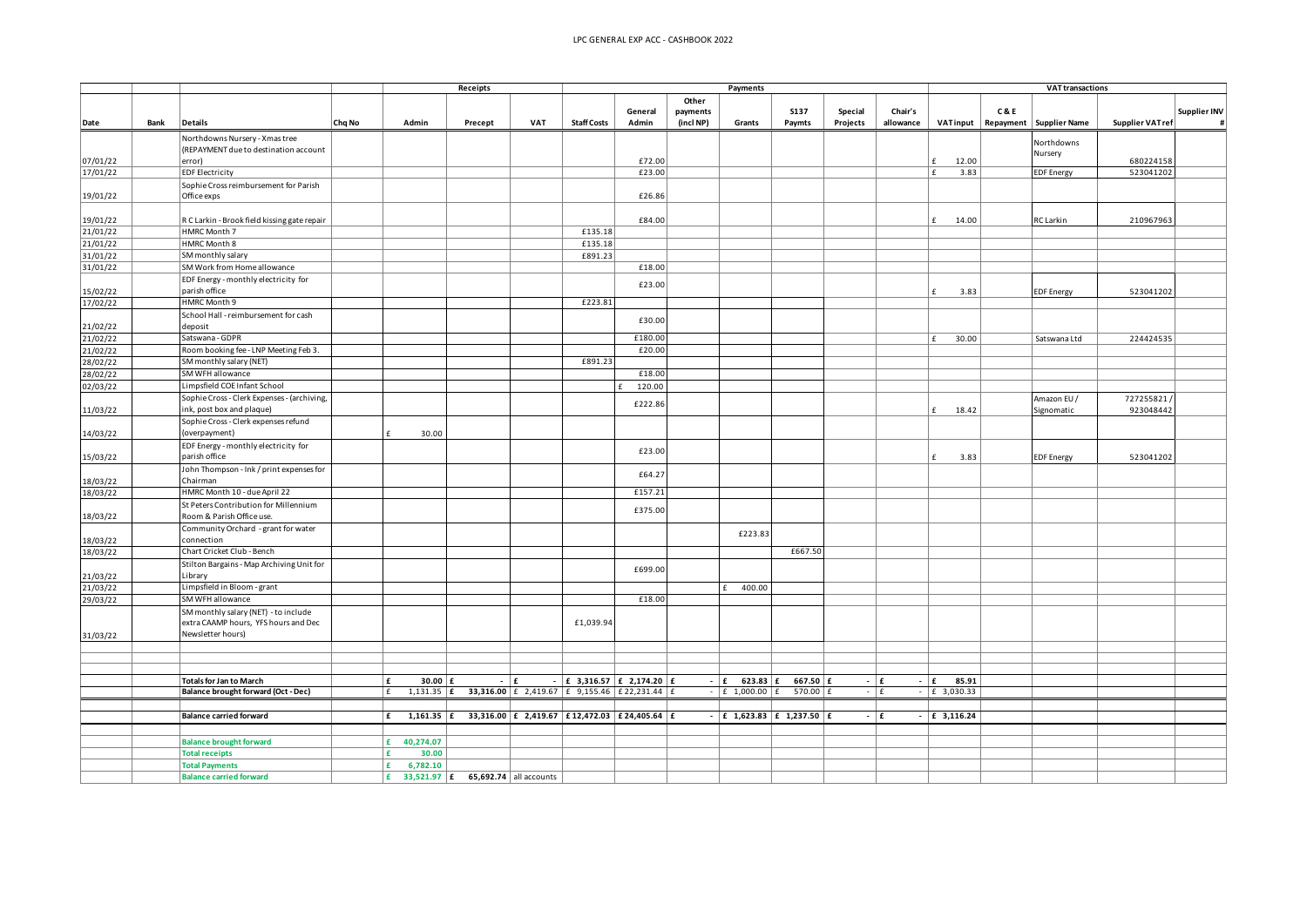|          |                              |        |                               |                                          |                         | Receipts               |                               | Payments       |                      | <b>TOTAL SPEND</b> |                 | <b>VAT transactions</b> |                               |                  |                              |
|----------|------------------------------|--------|-------------------------------|------------------------------------------|-------------------------|------------------------|-------------------------------|----------------|----------------------|--------------------|-----------------|-------------------------|-------------------------------|------------------|------------------------------|
|          |                              |        |                               |                                          |                         |                        |                               | General        |                      |                    |                 |                         |                               |                  |                              |
|          |                              |        |                               |                                          |                         |                        |                               | Admini-        |                      | Equipment          | <b>Sundries</b> | Grants                  |                               |                  | C & E Repay-                 |
| Date     | <b>Details</b>               | Chq No | Receipt                       | Payment                                  | General                 | Grants                 | Interest                      | stration       | <b>Transfers</b>     |                    |                 |                         |                               | <b>VAT input</b> | ment                         |
| 22/04/21 | Transfer to main acc         |        | £<br>$\overline{\phantom{a}}$ | £ 1,059.35                               |                         |                        |                               |                | £ 1,059.35           |                    |                 |                         | £<br>$1,059.35$ £             | $\overline{a}$   | $\pmb{\mathsf{f}}$<br>$\sim$ |
|          |                              |        | £<br>$\overline{\phantom{a}}$ | f                                        |                         |                        |                               |                |                      |                    |                 |                         | £<br>$\overline{\phantom{a}}$ | £<br>$\sim$      |                              |
|          |                              |        | £<br>$\overline{\phantom{a}}$ | £<br>$\overline{a}$                      |                         |                        |                               |                |                      |                    |                 |                         | f<br>$\overline{\phantom{a}}$ | £<br>$\sim$      |                              |
|          |                              |        | £<br>$\overline{\phantom{a}}$ | £<br>$\overline{\phantom{a}}$            |                         |                        |                               |                |                      |                    |                 |                         | f<br>$\overline{\phantom{a}}$ |                  |                              |
|          |                              |        | £<br>$\sim$                   | £<br>$\overline{\phantom{a}}$            |                         |                        |                               |                |                      |                    |                 |                         | £<br>$\overline{\phantom{a}}$ |                  |                              |
|          |                              |        | £<br>$\overline{a}$           | £<br>$\overline{\phantom{a}}$            |                         |                        |                               |                |                      |                    |                 |                         | £<br>$\overline{\phantom{a}}$ |                  |                              |
|          |                              |        | £<br>$\overline{\phantom{a}}$ | f<br>$\overline{\phantom{a}}$            |                         |                        |                               |                |                      |                    |                 |                         | £<br>$\overline{\phantom{a}}$ |                  |                              |
|          |                              |        | £<br>$\overline{\phantom{a}}$ | £<br>$\overline{\phantom{a}}$            |                         |                        |                               |                |                      |                    |                 |                         | £<br>$\overline{\phantom{a}}$ |                  |                              |
|          |                              |        | £<br>$\overline{\phantom{a}}$ | f<br>$\overline{\phantom{a}}$            |                         |                        |                               |                |                      |                    |                 |                         | £<br>$\overline{\phantom{a}}$ |                  |                              |
|          |                              |        | £<br>$\overline{\phantom{a}}$ | f<br>$\overline{\phantom{a}}$            |                         |                        |                               |                |                      |                    |                 |                         | f<br>$\overline{\phantom{a}}$ |                  |                              |
|          |                              |        | £<br>$\overline{\phantom{a}}$ | £<br>$\overline{a}$                      |                         |                        |                               |                |                      |                    |                 |                         | £<br>$\overline{\phantom{a}}$ |                  |                              |
|          |                              |        | £<br>$\overline{\phantom{a}}$ | £<br>$\overline{\phantom{a}}$            |                         |                        |                               |                |                      |                    |                 |                         | £<br>$\overline{\phantom{a}}$ |                  |                              |
|          |                              |        | £<br>$\overline{\phantom{a}}$ | £<br>$\overline{a}$                      |                         |                        |                               |                |                      |                    |                 |                         | £<br>$\overline{\phantom{a}}$ |                  |                              |
|          |                              |        | £<br>$\overline{\phantom{a}}$ | $\mathbf{f}$<br>$\overline{\phantom{0}}$ |                         |                        |                               |                |                      |                    |                 |                         | f<br>$\overline{\phantom{a}}$ |                  |                              |
|          |                              |        | £<br>$\overline{a}$           | $\mathbf{f}$<br>$\overline{\phantom{a}}$ |                         |                        |                               |                |                      |                    |                 |                         | £<br>$\overline{\phantom{a}}$ |                  |                              |
|          |                              |        | £<br>$\overline{\phantom{a}}$ | £<br>$\overline{\phantom{a}}$            |                         |                        |                               |                |                      |                    |                 |                         | £<br>$\overline{\phantom{a}}$ |                  |                              |
|          |                              |        | f<br>$\overline{\phantom{a}}$ | £<br>$\overline{\phantom{a}}$            |                         |                        |                               |                |                      |                    |                 |                         | £<br>$\overline{\phantom{a}}$ |                  |                              |
|          |                              |        | £<br>$\sim$                   | £<br>$\qquad \qquad -$                   |                         |                        |                               |                |                      |                    |                 |                         | f<br>$\overline{\phantom{a}}$ |                  |                              |
|          |                              |        | £<br>$\overline{\phantom{a}}$ | £<br>$\overline{\phantom{a}}$            |                         |                        |                               |                |                      |                    |                 |                         | £<br>$\overline{\phantom{a}}$ |                  |                              |
|          |                              |        | £<br>$\overline{\phantom{a}}$ | £                                        |                         |                        |                               |                |                      |                    |                 |                         | £<br>$\overline{\phantom{a}}$ |                  |                              |
|          |                              |        | £<br>$\overline{\phantom{a}}$ | f<br>$\overline{\phantom{a}}$            |                         |                        |                               |                |                      |                    |                 |                         | £<br>$\overline{\phantom{a}}$ |                  |                              |
|          |                              |        | £<br>$\overline{\phantom{a}}$ | £                                        |                         |                        |                               |                |                      |                    |                 |                         | f<br>$\overline{\phantom{a}}$ |                  |                              |
|          |                              |        | £<br>$\overline{\phantom{a}}$ | f<br>$\overline{\phantom{a}}$            |                         |                        |                               |                |                      |                    |                 |                         | £<br>$\overline{\phantom{a}}$ |                  |                              |
|          |                              |        | £<br>$\overline{\phantom{a}}$ | $\mathbf{f}$                             |                         |                        |                               |                |                      |                    |                 |                         | £<br>$\overline{\phantom{a}}$ |                  |                              |
|          | sub totals for the period    |        | £<br>$\overline{\phantom{a}}$ | £ $1,059.35$ £                           | $\sim$                  | $\mathbf{f}$<br>$\sim$ | £<br>$\overline{\phantom{a}}$ | ll £<br>$\sim$ | $f = 1,059.35$ $f =$ | $\sim$             | f<br>$\sim$     | $\mathsf{E}$<br>$\sim$  | $1,059.35$ £<br>f             | $\sim$           | £<br>$\sim$                  |
|          | Balance brought forward from |        |                               |                                          |                         |                        |                               |                |                      |                    |                 |                         |                               |                  |                              |
|          | previous year                |        | £ 1,059.35                    |                                          |                         | £<br>$\sim$            | £<br>$\sim$                   | ll £<br>$\sim$ | l £<br>$\sim$        | £<br>$\sim$        | £<br>$\sim$     | $\mathsf{E}$<br>$\sim$  | $\mathsf{I}$ f<br>$\sim$      |                  |                              |
|          | balance carried forward      |        |                               | $\pmb{\epsilon}$                         | $ \mathbf{f}$<br>$\sim$ |                        |                               |                |                      |                    |                 |                         |                               |                  |                              |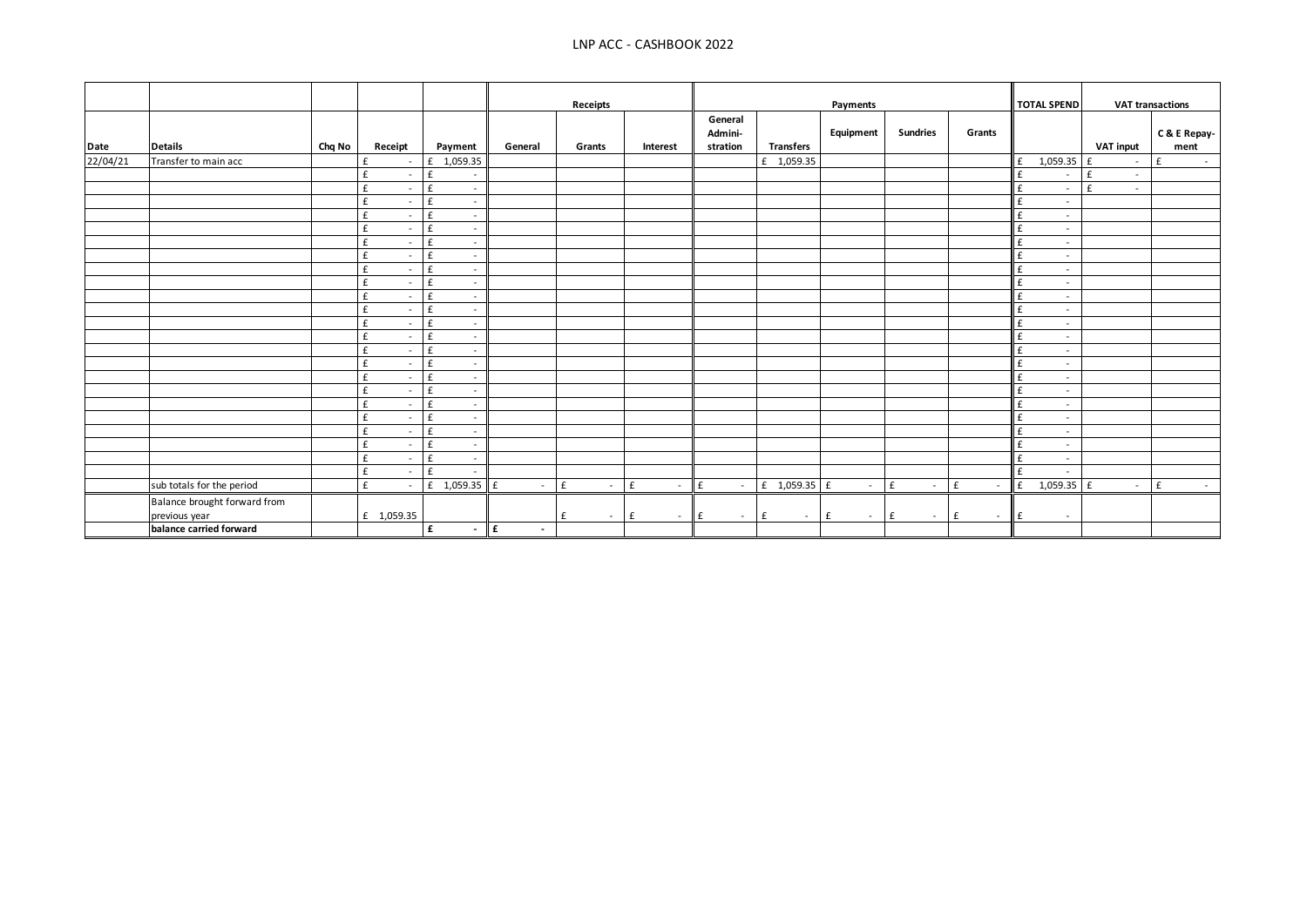|          |                                                                 |        |                   |                            |                     | Receipts           |             |                                |                          | Payments        |              |                              |                  |                            | <b>VAT</b><br>transactions |                   |
|----------|-----------------------------------------------------------------|--------|-------------------|----------------------------|---------------------|--------------------|-------------|--------------------------------|--------------------------|-----------------|--------------|------------------------------|------------------|----------------------------|----------------------------|-------------------|
|          |                                                                 |        |                   |                            | <b>CIL from TDC</b> |                    |             | General<br>Admini-<br>stration | Equipment                | <b>Sundries</b> | Grants       |                              |                  | Total inc VAT Total Ex VAT |                            | <b>VAT Number</b> |
| Date     | <b>Details</b><br>Just the Jones - kissing gates                | Chg No | Receipt           | Payment                    |                     | Grants             | Interest    |                                |                          |                 |              |                              |                  |                            | <b>VAT input</b>           |                   |
| 08/04/21 | installation Trevereux & Ballards                               |        | £<br>$\sim$       | f<br>394.00                |                     |                    |             |                                | f<br>394.00              |                 |              | £                            | 394.00           | l £<br>340.00              | 54.00                      | 287403191         |
|          | Secure a Field - Kissing Gates                                  |        |                   |                            |                     |                    |             |                                |                          |                 |              |                              |                  |                            |                            |                   |
| 08/04/21 | Trevereux / Ballards                                            |        | £<br>$\sim$       | 18.17<br>£                 |                     |                    |             |                                | £<br>18.17               |                 |              | £                            | 18.17            | 15.14                      | 3.03                       | 975782067         |
| 14/04/21 | Just the Jones - 2                                              |        | $\mathbf{f}$      | £<br>267.00                |                     |                    |             | 267.00<br>£                    |                          |                 |              | f                            | 267.00           | 225.00                     | 42.00                      | 287403191         |
|          | Secure a Field - Pedestrian gates -                             |        |                   |                            |                     |                    |             |                                |                          |                 |              |                              |                  |                            |                            |                   |
| 21/07/21 | stanhopes and tenchleys                                         |        | f                 | £ 1,843.47                 |                     |                    |             |                                | £ 1,843.47               |                 |              |                              |                  | £ $1,843.47$ $E$ 1,536.23  | 307.24                     | 975782067         |
| 27/08/21 | Surrey County Council (Pitchfont<br>handrail/steps)             |        | £                 | f<br>300.00                |                     |                    |             | 300.00<br>$\mathbf{f}$         |                          |                 |              | £                            | $300.00$ E       | 300.00                     |                            |                   |
|          | Andy Jones - installation fee and                               |        |                   |                            |                     |                    |             |                                |                          |                 |              |                              |                  |                            |                            |                   |
| 17/09/21 | costs - Stanhopes and Tenchleys                                 |        | £<br>$\sim$       | f<br>833.00                |                     |                    |             | 833.00                         |                          |                 |              | £                            | 833.00 £         | 724.00                     | 109.00                     | 287403191         |
|          | CIL October payment 57 Park Rd                                  |        |                   |                            |                     |                    |             |                                |                          |                 |              |                              |                  |                            |                            |                   |
| 31/10/21 | and 21-23 Gresham Road                                          |        | £<br>6,994.25 $f$ | $\sim$                     | £ 6,994.25          |                    |             |                                |                          |                 |              | £                            | $\sim$           | £                          |                            |                   |
| 17/12/21 | Secure a Field - Gates - Kent border<br>(Trev Manor) and Titsey |        | £<br>$\sim$       | £ 1,406.16                 |                     |                    |             |                                | £ 1,406.16               |                 |              |                              |                  | £ $1,406.16$ $E$ 1,171.80  | Ι£<br>234.36               | 975782067         |
|          | Michael Butcher - Grub Street                                   |        |                   |                            |                     |                    |             |                                |                          |                 |              |                              |                  |                            |                            |                   |
| 19/01/22 | Bridleway                                                       | 004    | £<br>$\sim$       | £ 8,100.00                 |                     |                    |             | £ 8,100.00                     |                          |                 |              | f                            | 8,100.00 £       | 6,750.00 £                 | 1,350.00                   | 763121454         |
|          | Andy Jones - installation fee and                               |        |                   |                            |                     |                    |             |                                |                          |                 |              |                              |                  |                            |                            |                   |
| 09/01/22 | costs                                                           |        | £<br>$\sim$       | f<br>452.00                |                     |                    |             | 452                            |                          |                 |              | £                            | 452.00           | 390.00<br>f                | E<br>62.00                 | 287403191         |
| 10/01/22 | Contribution - Richard Stilgoe                                  |        | £<br>495.90       | $\mathbf{f}$               |                     | 495.90<br>£        |             |                                |                          |                 |              | $\epsilon$                   |                  |                            |                            |                   |
| 26/01/22 | Contribution - Titsey Foundation<br>(S&P)                       |        | 585.90<br>£       | f                          |                     | £<br>585.90        |             |                                |                          |                 |              | f                            |                  |                            |                            |                   |
| 18/03/22 | McVeigh Parker Gates for FP75                                   |        | f<br>$\sim$       | 609.53<br>£                |                     |                    |             |                                | £609.53                  |                 |              | £                            | 609.53           | 507.94                     | £<br>101.59                | 314462971         |
|          | Andrew Jones - Concrete in of Stone                             |        |                   |                            |                     |                    |             |                                |                          |                 |              |                              |                  |                            |                            |                   |
| 18/03/22 | footpaths marker                                                |        | £                 | 97.20<br>£                 |                     |                    |             | £97.20                         |                          |                 |              | £                            | 97.20            | 81.00                      | 16.20<br>$\mathbf{f}$      | 287403191         |
|          |                                                                 |        | £<br>$\sim$       | £<br>$\sim$                |                     |                    |             |                                |                          |                 |              | £                            | $\sim$           |                            |                            |                   |
|          |                                                                 |        | £<br>$\sim$       | £<br>$\sim$                |                     |                    |             |                                |                          |                 |              | $\mathbf{f}$                 | $\sim$           |                            |                            |                   |
|          |                                                                 |        | £<br>$\sim$       | £<br>$\sim$                |                     |                    |             |                                |                          |                 |              | $\mathbf{f}$                 | $\sim$           |                            |                            |                   |
|          |                                                                 |        | £<br>$\sim$       | £<br>$\sim$                |                     |                    |             |                                |                          |                 |              | £                            | $\sim$           | $\sim$                     |                            |                   |
|          |                                                                 |        | £<br>£            | £<br>$\sim$<br>£<br>$\sim$ |                     |                    |             |                                |                          |                 |              | $\mathbf{f}$<br>$\mathbf{f}$ | $\sim$<br>$\sim$ |                            |                            |                   |
|          |                                                                 |        | £<br>$\sim$       | £<br>$\sim$                |                     |                    |             |                                |                          |                 |              | £                            | $\sim$           |                            |                            |                   |
|          | sub totals for the period                                       |        | £                 | 8,076.05 £ 14,320.53       | 6,994.25            | $f = 1,081.80$ $f$ | $\sim$      |                                | £ 10,049.20 £ 4,271.33 £ | $\sim$          | $\mathbf{f}$ |                              | £ 14,320.53      | £ 12,041.11                | 2,279.42<br>£              |                   |
|          | Balance brought forward from                                    |        |                   |                            |                     |                    |             |                                |                          |                 |              |                              |                  |                            |                            |                   |
|          | previous year                                                   |        | 22,868.82<br>f    |                            |                     | £<br>$\sim$        | f<br>$\sim$ | $\mathbf{f}$<br>$\sim$         | £<br>$\sim$              | £<br>$\sim$     | £<br>$\sim$  | f                            | $\sim$           |                            |                            |                   |
|          | balance carried forward                                         |        |                   |                            | £ 16,624.34         |                    |             |                                |                          |                 |              |                              |                  |                            |                            |                   |
|          |                                                                 |        |                   |                            |                     |                    |             |                                |                          |                 |              |                              |                  |                            |                            |                   |
|          | <b>VAT Q1-2</b>                                                 |        | 515.27            |                            |                     |                    |             |                                |                          |                 |              |                              |                  |                            |                            |                   |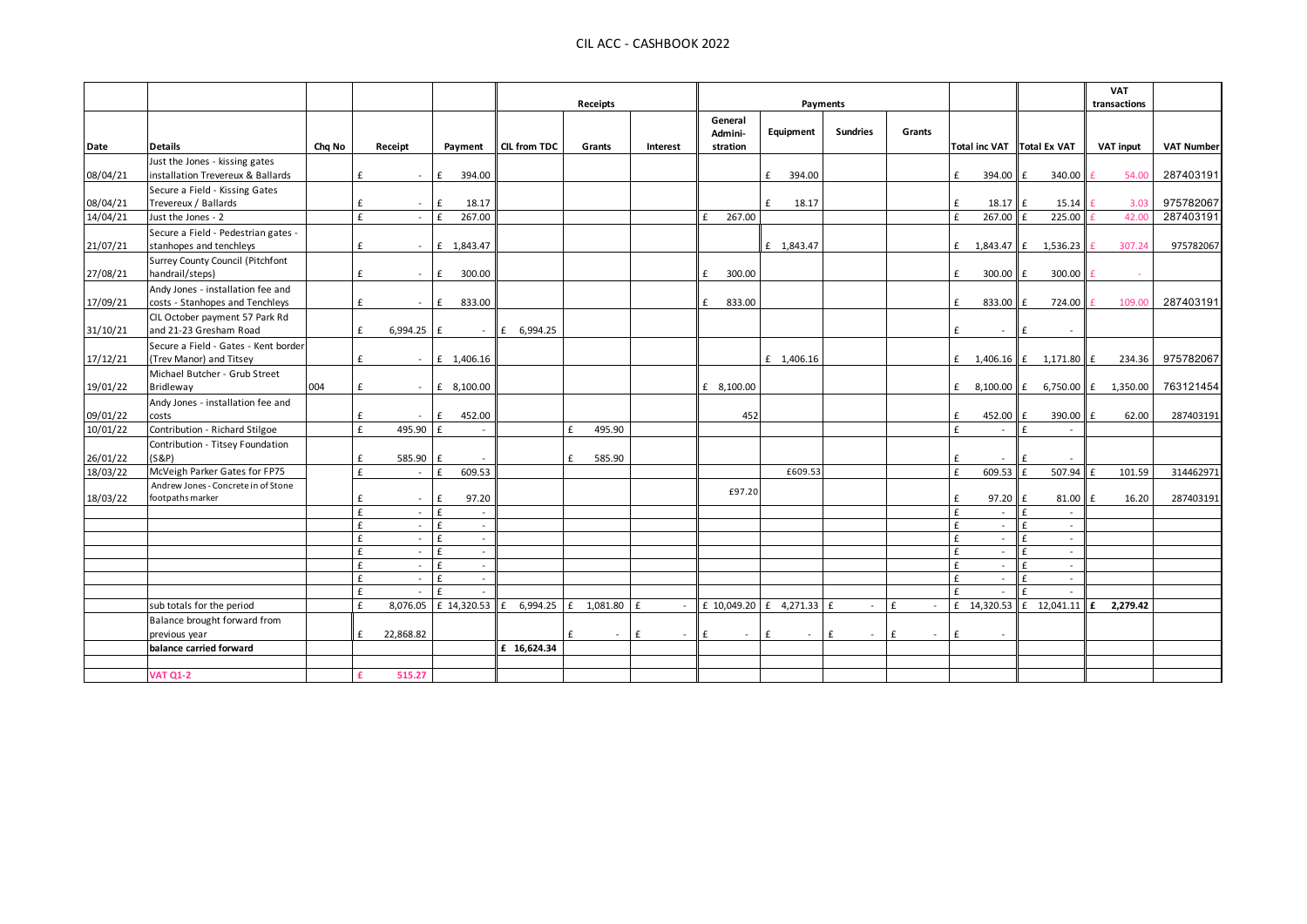|                             |                                     |        |                               |                                                                |             |                               |             |                |             |                 |                          | <b>TOTAL</b>     |                  |                         |
|-----------------------------|-------------------------------------|--------|-------------------------------|----------------------------------------------------------------|-------------|-------------------------------|-------------|----------------|-------------|-----------------|--------------------------|------------------|------------------|-------------------------|
|                             |                                     |        |                               |                                                                |             | <b>Receipts</b>               |             |                |             | Payments        |                          | <b>SPEND</b>     |                  | <b>VAT transactions</b> |
|                             |                                     |        |                               |                                                                |             |                               |             | General        |             |                 |                          |                  |                  |                         |
|                             |                                     |        |                               |                                                                |             |                               |             | Admini-        | Equipment   | <b>Sundries</b> | Grants                   |                  |                  | C & E Repay-            |
| Date<br>13/05/21            | <b>Details</b>                      | Chg No | Receipt                       | Payment                                                        | General     | Grants                        | Interest    | stration       |             |                 |                          |                  | <b>VAT input</b> | ment                    |
|                             | Bob Harvey Gate fixing              |        | £                             | 11.18<br>£                                                     |             |                               |             |                |             | £<br>11.18      |                          | £<br>11.18       | $1.86 \tE$       |                         |
|                             | Sophie Cross (Reimbursement Sign)   |        | £                             | 32.52<br>F                                                     |             |                               |             |                |             | 32.52<br>F      |                          | 32.52<br>F       | 5.42             |                         |
| $\frac{18766721}{22/06/21}$ | Earth Anchors (bin)                 |        | £                             | 226.80<br>£                                                    |             |                               |             |                | £<br>226.80 |                 |                          | 226.80<br>£      | 37.80            |                         |
| 23/06/21                    | National Trust (legal)              |        | £                             | 120.00<br>£                                                    |             |                               |             | 120.00<br>₽    |             |                 |                          | 120.00<br>£      |                  |                         |
| 23/06/21                    | Helen Ellson - fertiliser           |        | £                             | 4.99<br>$\mathbf{f}$                                           |             |                               |             |                |             | £<br>4.99       |                          | £<br>4.99        | 0.83             |                         |
| 01/07/21                    | Gardens 4 Less - Benches            |        | £                             | 840.00<br>£                                                    |             |                               |             |                | 840.00<br>£ |                 |                          | 840.00<br>£      | 140.00           |                         |
| 21/07/21                    | Michael Butcher mowing              |        | £<br>$\sim$                   | 144.00<br>£                                                    |             |                               |             | 144.00<br>£    |             |                 |                          | 144.00<br>£      | 24.00            |                         |
| 21/07/21                    | Earth Anchors (bench anchors)       |        | £                             | £<br>81.60                                                     |             |                               |             |                | 81.60<br>£  |                 |                          | £<br>81.60       | 13.60            |                         |
| 23/08/21                    | Helen Ellson - weedkiller           | 004    | £                             | $\mathbf{f}$<br>6.99                                           |             |                               |             |                |             | £<br>6.99       |                          | £<br>6.99        |                  |                         |
|                             | Helen Ellson - cane and netting for |        |                               |                                                                |             |                               |             |                |             |                 |                          |                  |                  |                         |
|                             | new trees                           |        | £                             | 31.92<br>£                                                     |             |                               |             |                | 31.92<br>£  |                 |                          | £<br>31.92       |                  |                         |
| 22/11/21<br>18/11/21        | Michael Butcher mowing              |        | £                             | 288.00<br>£                                                    |             |                               |             | 288.00         |             |                 |                          | 288.00<br>£      | 48.00            |                         |
|                             |                                     |        | £                             | £<br>$\overline{\phantom{a}}$                                  |             |                               |             |                |             |                 |                          | £<br>$\sim$      |                  |                         |
|                             |                                     |        | £                             | £<br>$\overline{\phantom{0}}$                                  |             |                               |             |                |             |                 |                          | $\sim$           |                  |                         |
|                             |                                     |        | £                             | £<br>$\overline{\phantom{0}}$                                  |             |                               |             |                |             |                 |                          | $\sim$           |                  |                         |
|                             |                                     |        | £                             | £<br>$\overline{\phantom{a}}$                                  |             |                               |             |                |             |                 |                          | $\sim$           |                  |                         |
|                             |                                     |        | £                             | £<br>$\overline{\phantom{a}}$                                  |             |                               |             |                |             |                 |                          | $\sim$           |                  |                         |
|                             |                                     |        | £<br>$\overline{\phantom{a}}$ | £<br>$\overline{\phantom{a}}$                                  |             |                               |             |                |             |                 |                          | $\sim$           |                  |                         |
|                             |                                     |        | £                             | £<br>$\overline{\phantom{a}}$                                  |             |                               |             |                |             |                 |                          | $\sim$           |                  |                         |
|                             |                                     |        | £                             | £<br>$\overline{\phantom{a}}$                                  |             |                               |             |                |             |                 |                          | $\sim$           |                  |                         |
|                             |                                     |        | £                             | £<br>$\overline{\phantom{a}}$                                  |             |                               |             |                |             |                 |                          | £<br>$\sim$<br>£ |                  |                         |
|                             |                                     |        | £<br>£                        | £<br>$\overline{\phantom{a}}$<br>£<br>$\overline{\phantom{a}}$ |             |                               |             |                |             |                 |                          | $\sim$<br>$\sim$ |                  |                         |
|                             |                                     |        | £<br>$\sim$                   | £<br>$\overline{\phantom{a}}$                                  |             |                               |             |                |             |                 |                          | $\sim$           |                  |                         |
|                             |                                     |        | £<br>$\overline{\phantom{a}}$ | £<br>$\overline{\phantom{a}}$                                  |             |                               |             |                |             |                 |                          | $\sim$           |                  |                         |
|                             | sub totals for the period           |        | £                             | £<br>1,788.00                                                  | £           | £<br>$\overline{\phantom{a}}$ | £<br>$\sim$ | 552.00<br>l F  | £ 1.180.32  | 55.68 £<br>£    | $\overline{\phantom{a}}$ | £<br>$.788.00$ £ | $271.51$ £       |                         |
|                             | Balance brought forward from        |        |                               |                                                                |             |                               |             |                |             |                 |                          |                  |                  |                         |
|                             | previous year                       |        | 17,334.43                     |                                                                |             | £<br>$\overline{\phantom{a}}$ | £<br>$\sim$ | ll £<br>$\sim$ | £<br>$\sim$ | E<br>$\sim$     | £<br>$\sim$              | £<br>$\sim$      |                  |                         |
|                             | balance carried forward             |        |                               |                                                                | £ 15.546.43 |                               |             |                |             |                 |                          |                  |                  |                         |
|                             | <b>VAT Q1-2</b>                     |        | 223.51<br>£                   |                                                                |             |                               |             |                |             |                 |                          |                  |                  |                         |
|                             | <b>VAT Q3-4</b>                     |        | £<br>48.00                    |                                                                |             |                               |             |                |             |                 |                          |                  | $271.51$ £<br>£  |                         |
|                             |                                     |        |                               |                                                                |             |                               |             |                |             |                 |                          |                  |                  | $\sim$                  |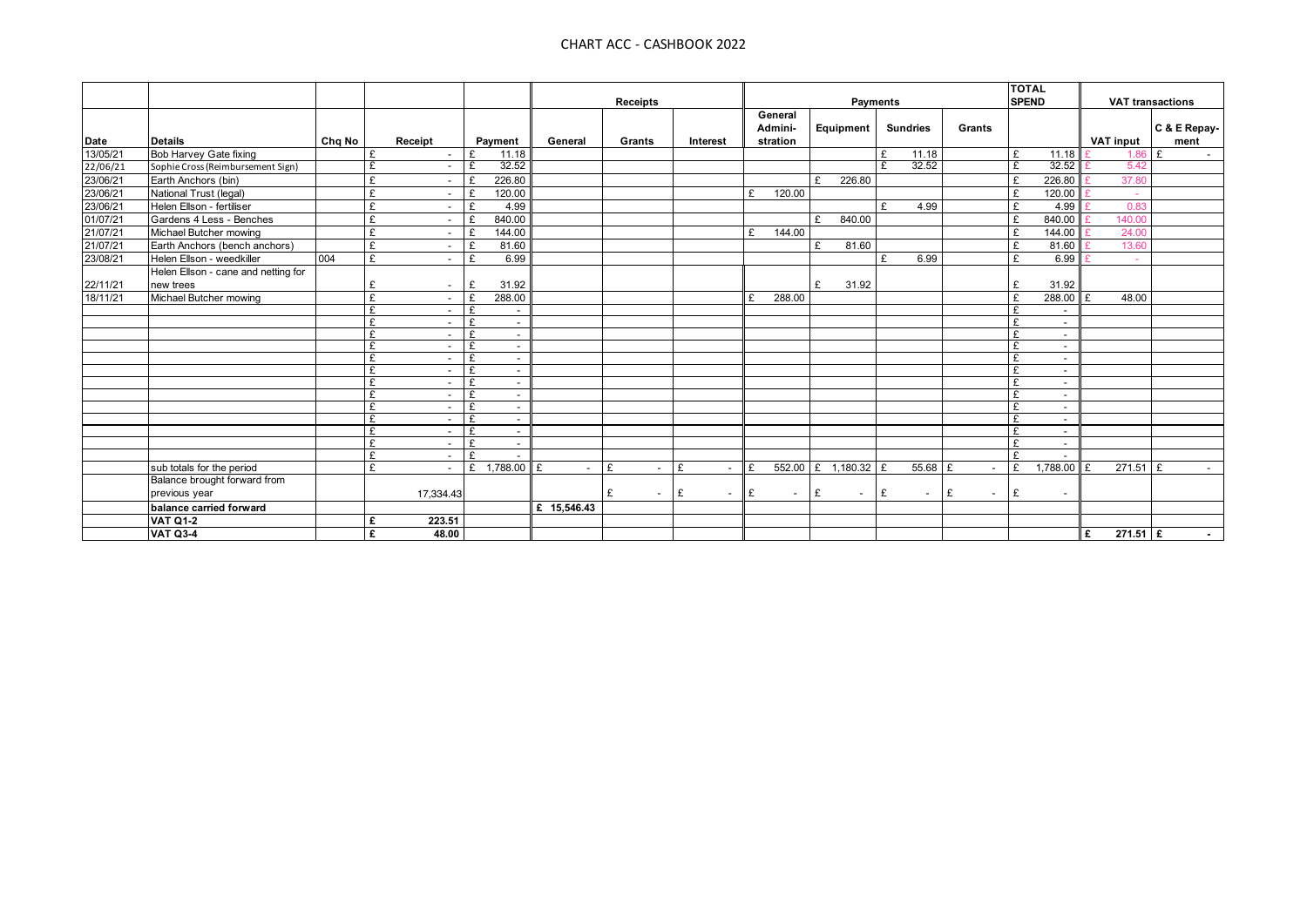## **LPC RESERVES SUMMARY 2021-22**

| <b>ACCOUNTS</b>                                                                                                               | <b>Balance brought</b><br>forward from FY21 | <b>Income</b> | <b>Expenditure</b> | <b>Balance Carried</b><br>Forward 2022 |
|-------------------------------------------------------------------------------------------------------------------------------|---------------------------------------------|---------------|--------------------|----------------------------------------|
|                                                                                                                               |                                             |               |                    |                                        |
| <b>General Expenditure</b>                                                                                                    | £36,363.95                                  | £36,897.02    | £39,739.00         | £33,521.97                             |
| <b>CIL Account</b>                                                                                                            | £22,868.82                                  | £8,076.05     | £14,320.53         | £16,624.34                             |
| LNP / Project account -<br>Designated account for Your<br>Fund Surrey grant/activity                                          | £1.059.35                                   | £0.00         | £1.059.35          | £0.00                                  |
| Chart Playground account -<br>Earmarked for Chart projects<br>(partially ring-fenced for Chart<br>Playground decommissioning) | £17,334.43                                  | £0.00         | £1,788.00          | £15,546.43                             |
|                                                                                                                               | £77.626.55                                  | £44.973.07    | £56,906.88         | £65,692.74                             |

| Total Reserves at end of March<br>2022 | £65,692.74 |
|----------------------------------------|------------|
| <b>EARMARKED Reserves:</b>             |            |
| CHART activities / Chart               |            |
| Playground decomissioning              |            |
| £10.000                                | £15,546.43 |
| CIL Expenditure projects               | £16,624.34 |
| Village Parking opportunities          | £10,000.00 |
| Oustanding expenditure on              |            |
| agreed projects (non CIL)              | £5,116.59  |
| <b>Total Earmarked</b>                 | £47,287.36 |
| General Reserves - minimum             |            |
| 50% of PRECEPT (£16658)                | £18,405.38 |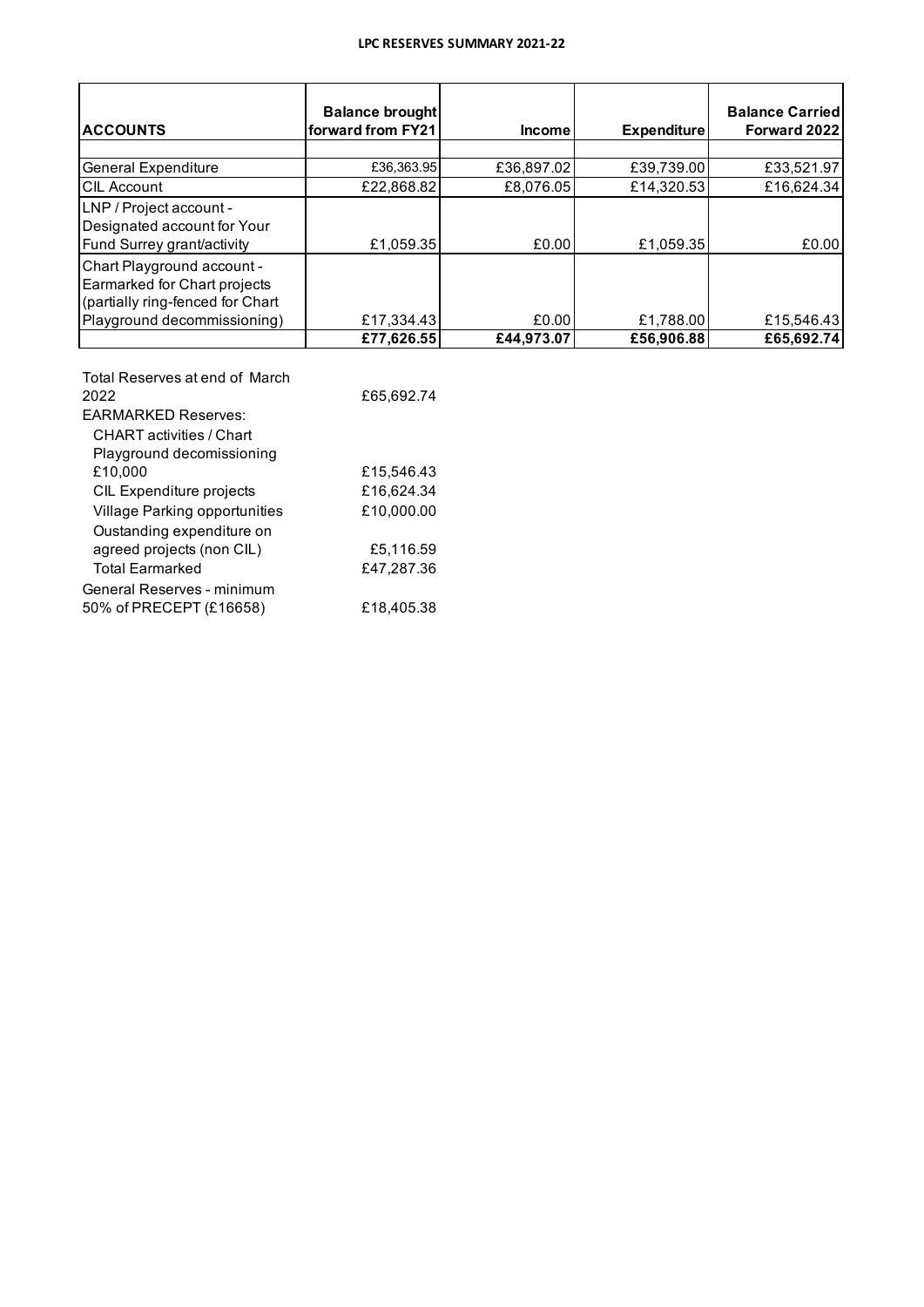| Item No | <b>Description</b>                        | 2021     | 2022     | <b>Explanation / note</b>                                                       | Variance   | Variance % | Explanation                                                                |
|---------|-------------------------------------------|----------|----------|---------------------------------------------------------------------------------|------------|------------|----------------------------------------------------------------------------|
|         | 1 Balances b/f                            | £47,595  | £77,627  | Agrees to bfwd                                                                  | £30,032    |            | 63% Significantly higher CIL income in 2021                                |
|         | 2 Annual Precept                          | £33,315  | £33,315  |                                                                                 | £0         |            | 0% Same                                                                    |
|         | 3 Total other receipts                    | £26,192  | £10,599  | <b>ALL Accounts</b>                                                             | $-£15,593$ |            | -60% Significantly higher CIL income in 2021                               |
|         | 4 Staff Costs                             | £10,357  | £12,472  |                                                                                 | £2,115     |            | 20% Increase in clerk hours and project hours                              |
|         | 5 Loan/Int repayment                      | £0       | £0       |                                                                                 |            |            |                                                                            |
|         | 6 All other payments                      | £19,118  | £43,376  | <b>ALL Accounts</b>                                                             | £24,258    |            | 127% Cil and project spending (Footpaths program, CAAMP)                   |
|         | 7 Balances c/f                            | £77,627  | £65,693  |                                                                                 | -£11,934   | $-15%$     |                                                                            |
|         | 8 Total cash / balances (all<br>accounts) | £77,627  | £65,693  |                                                                                 | $-£11,934$ | $-15%$     |                                                                            |
|         | 9 Fixed assets &<br>investments           | £104,561 | £106,470 | Increase - 2 benches 840, 1<br>waste bin 226 + grit bins and<br>spreader 842.28 | £1,909     |            | Small increase due to street furniture / winter<br>2% management purchases |
|         | 10 Total borrowing                        | £0       | £0       | None                                                                            |            |            |                                                                            |